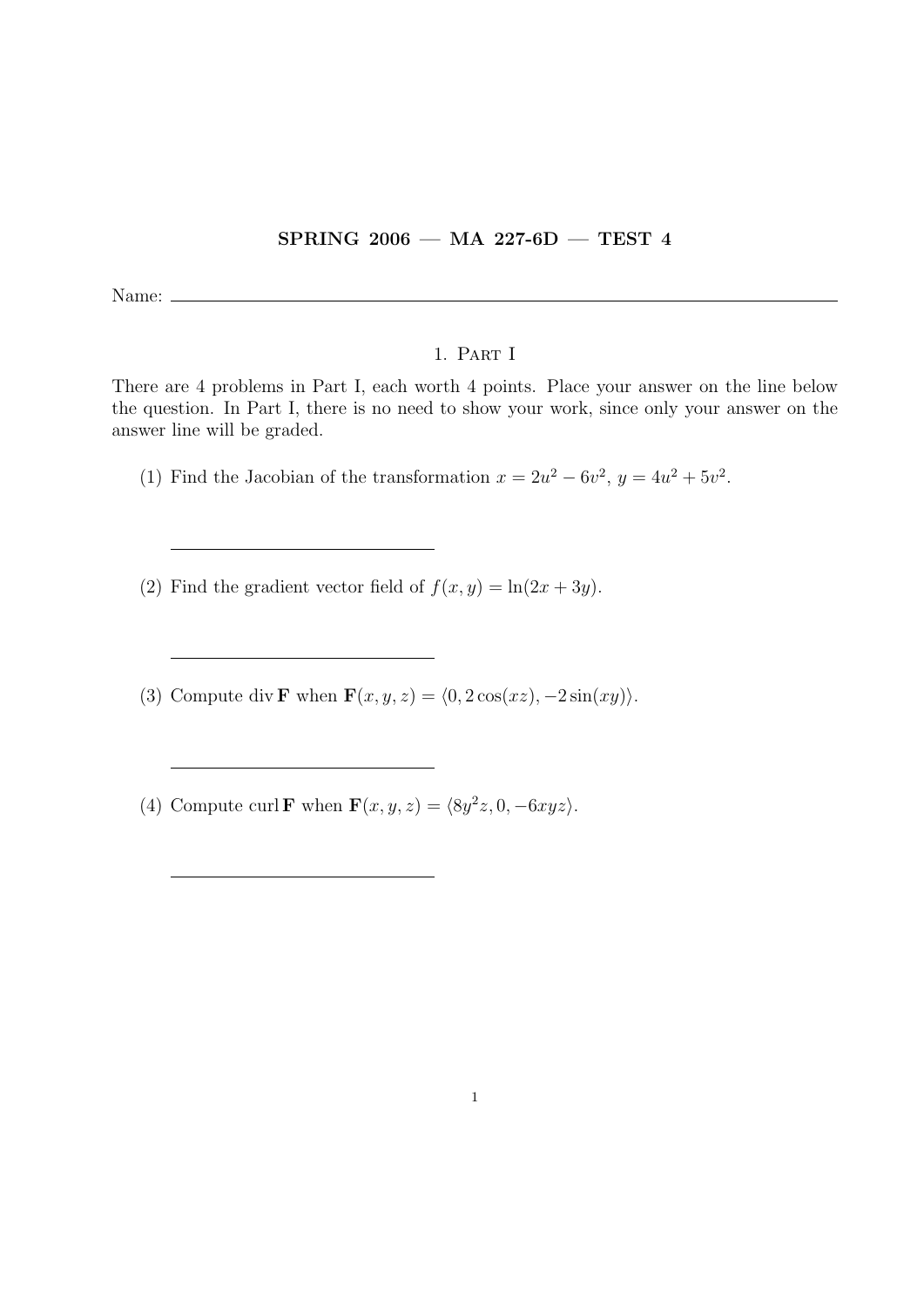## 2. Part II

There are 2 problems in Part II, each worth 12 points. On Part II problems partial credit is awarded where appropriate. Your solution must include enough detail to justify any conclusions you reach in answering the question.

(1) Evaluate the integral  $\iint_E y^2 dA$  where E is the region bounded by the ellipse  $x^2/4$  +  $y^2/9 = 1$  by transforming the domain of integration to a circle.